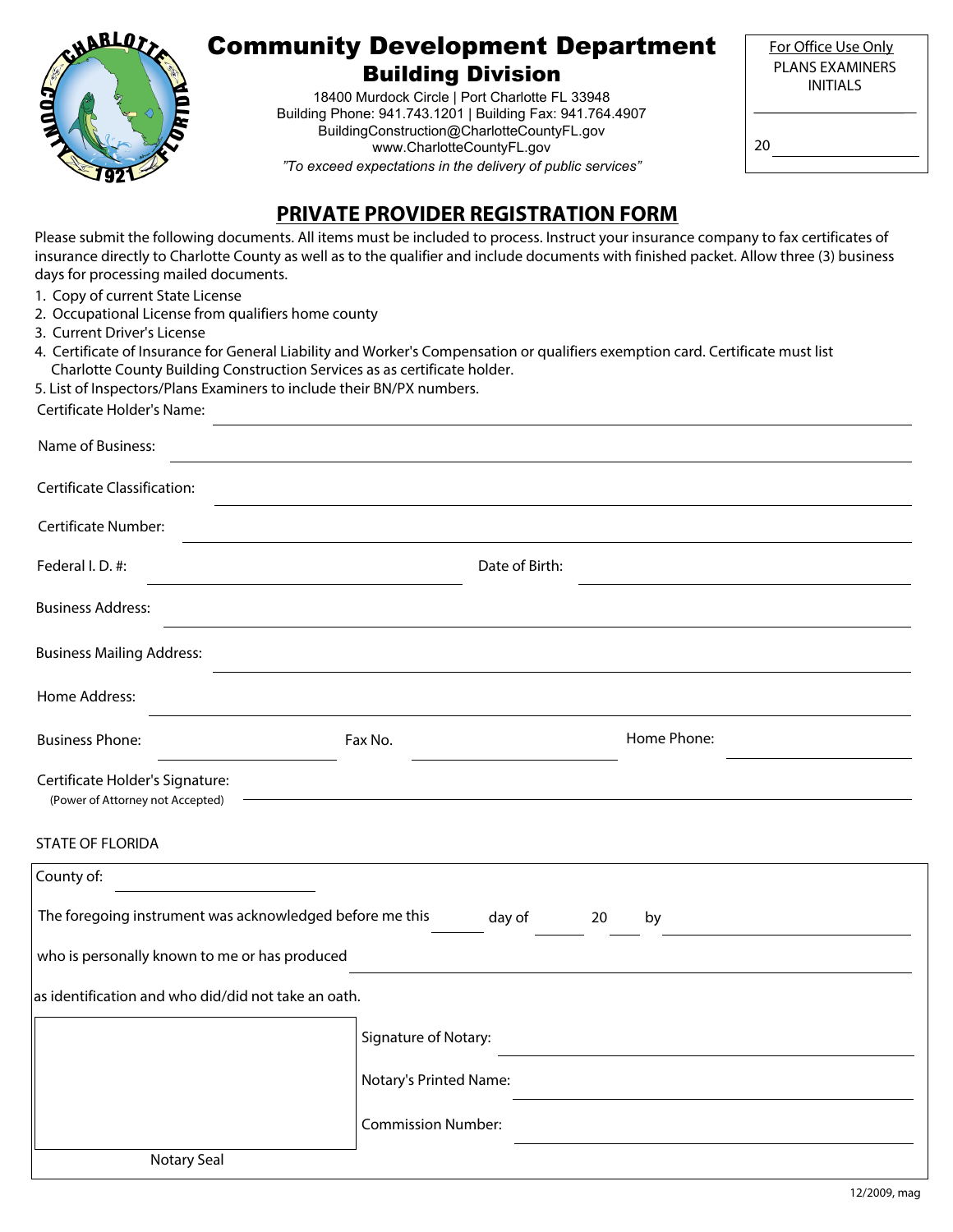

# Community Development Department

Building Division

18400 Murdock Circle | Port Charlotte FL 33948 Building Phone: 941.743.1201 | Building Fax: 941.764.4907 BuildingConstruction@CharlotteCountyFL.gov www.CharlotteCountyFL.gov *"To exceed expectations in the delivery of public services"*

20

# **Notice to Building Official For Use of Private Provider**

| Project Name:                         |  |             | Parcel Tax ID: |  |        |
|---------------------------------------|--|-------------|----------------|--|--------|
| Location/Address:                     |  |             | Lot:           |  | Block: |
| Services to be Provided: Plans Review |  | Inspections |                |  |        |

**NOTE: If the notice applies to either private plan review or private inspection services the Building Official may require, at his or her discretion, the private provider be sued for both services pursuant to Section 553.791 (2) Florida Statute.**

|                                                 | , the fee owner, affirm I have entered                                                                                                                                                                                                                                                                                                                                                                                                                                                                                                                                                                                                                                                                                                                                                                                                                                                                                                                                                                                                                                                                                                                                                                                                                                                                                                                                                                   |
|-------------------------------------------------|----------------------------------------------------------------------------------------------------------------------------------------------------------------------------------------------------------------------------------------------------------------------------------------------------------------------------------------------------------------------------------------------------------------------------------------------------------------------------------------------------------------------------------------------------------------------------------------------------------------------------------------------------------------------------------------------------------------------------------------------------------------------------------------------------------------------------------------------------------------------------------------------------------------------------------------------------------------------------------------------------------------------------------------------------------------------------------------------------------------------------------------------------------------------------------------------------------------------------------------------------------------------------------------------------------------------------------------------------------------------------------------------------------|
|                                                 | Please Print Full Name<br>into a contract with the Private Provider indicated below to conduct the services indicated above.                                                                                                                                                                                                                                                                                                                                                                                                                                                                                                                                                                                                                                                                                                                                                                                                                                                                                                                                                                                                                                                                                                                                                                                                                                                                             |
|                                                 |                                                                                                                                                                                                                                                                                                                                                                                                                                                                                                                                                                                                                                                                                                                                                                                                                                                                                                                                                                                                                                                                                                                                                                                                                                                                                                                                                                                                          |
| Private Provider Firm:                          | Private Provider:                                                                                                                                                                                                                                                                                                                                                                                                                                                                                                                                                                                                                                                                                                                                                                                                                                                                                                                                                                                                                                                                                                                                                                                                                                                                                                                                                                                        |
| Florida License, Registration or Certificate #: |                                                                                                                                                                                                                                                                                                                                                                                                                                                                                                                                                                                                                                                                                                                                                                                                                                                                                                                                                                                                                                                                                                                                                                                                                                                                                                                                                                                                          |
| Address:                                        |                                                                                                                                                                                                                                                                                                                                                                                                                                                                                                                                                                                                                                                                                                                                                                                                                                                                                                                                                                                                                                                                                                                                                                                                                                                                                                                                                                                                          |
| Phone:                                          | Fax:                                                                                                                                                                                                                                                                                                                                                                                                                                                                                                                                                                                                                                                                                                                                                                                                                                                                                                                                                                                                                                                                                                                                                                                                                                                                                                                                                                                                     |
| <b>Email Address:</b>                           |                                                                                                                                                                                                                                                                                                                                                                                                                                                                                                                                                                                                                                                                                                                                                                                                                                                                                                                                                                                                                                                                                                                                                                                                                                                                                                                                                                                                          |
|                                                 | I have elected to use one or more private providers to provide building code plans review and/or inspections services on the building<br>that is the subject of the enclosed permit application, as authorized by s.553.791, Florida Statutes. I understand that the local building<br>official may not review the plans submitted or perform the required building inspections to determine compliance with the applicable<br>codes, except to the extent specified in said law. Instead, plans review and/or required building inspections will be performed by<br>licensed or certified personnel identified in the application. The law requires minimum insurance requirements for such personnel, but l<br>understand that I may require more insurance to protect my interests. By executing this form, I acknowledge that I have made inquiry<br>regarding the competence of the licensed or certified personnel and the level of their insurance and am satisfied that my interests are<br>adequateley protected. I agree to indemnify, defend, and hold harmless the local government, the local building official, and their<br>building code enforcement personnel from any and all claims arising from my use of these licensed or certified personnel to perform<br>building code inspection services with respect to the building that is the subject of the enclosed permit application. |
|                                                 | I understand the Building Official retains authority to review plans, make required inspections, and enforce the applicable codes within<br>his or her charge pursuant to the standards established by s. 553.791, Florida Statutes. If I make any changes to the listed private<br>providers or the services to be provided by those private providers, I shall, within 1 business day after any change, udate this notice to<br>reflect such changes. The building plans review and/or inspection services provided by the private provider is limited to building code<br>compliance and does not include review for fire code, land use, environmental or other codes.                                                                                                                                                                                                                                                                                                                                                                                                                                                                                                                                                                                                                                                                                                                               |

Signature of owner:

| State of        | County of                       | The foregoing instrument was acknowledged before me this                                                       |    | , 20<br>day of      |
|-----------------|---------------------------------|----------------------------------------------------------------------------------------------------------------|----|---------------------|
| by              |                                 |                                                                                                                | оf |                     |
| a               |                                 | Name and Title of Officer or agent<br>corporation, on behalf of the corporation, who is personally known to me |    | Name of Corporation |
| or has produced | state or place of incorporation | as identification and who did/did not take an oath.                                                            |    |                     |
|                 |                                 | Signature of Notary                                                                                            |    |                     |
|                 |                                 | Notary's Printed Name                                                                                          |    |                     |
| Notary Seal     |                                 |                                                                                                                |    |                     |